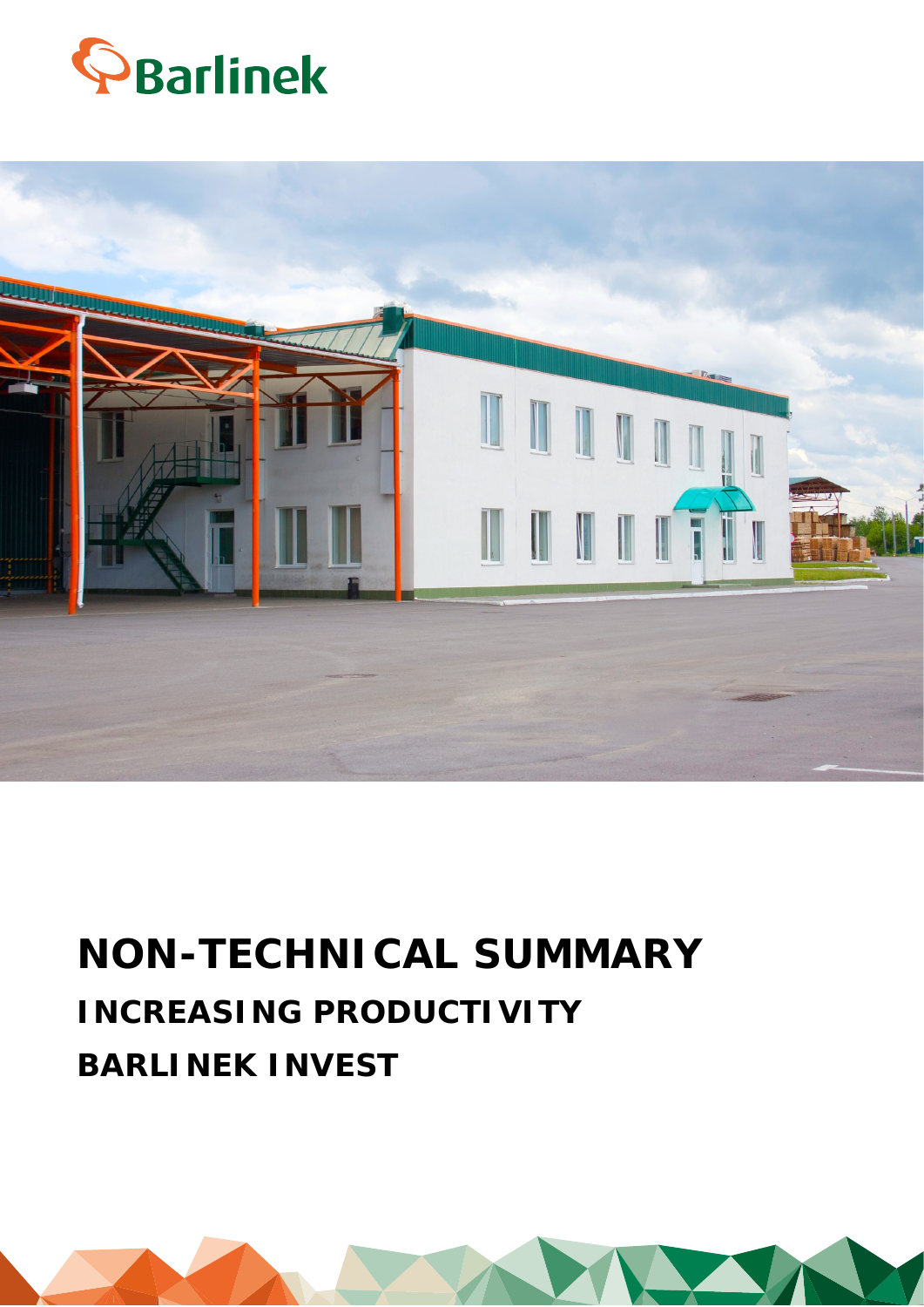

# **CONTENTS**

- 1. Barlinek Invest
- 2. Strategic goals of the project
- 3. Project location
- 4. Current status of the project
- 5. Project scope
- 6. Ecological impact evaluation



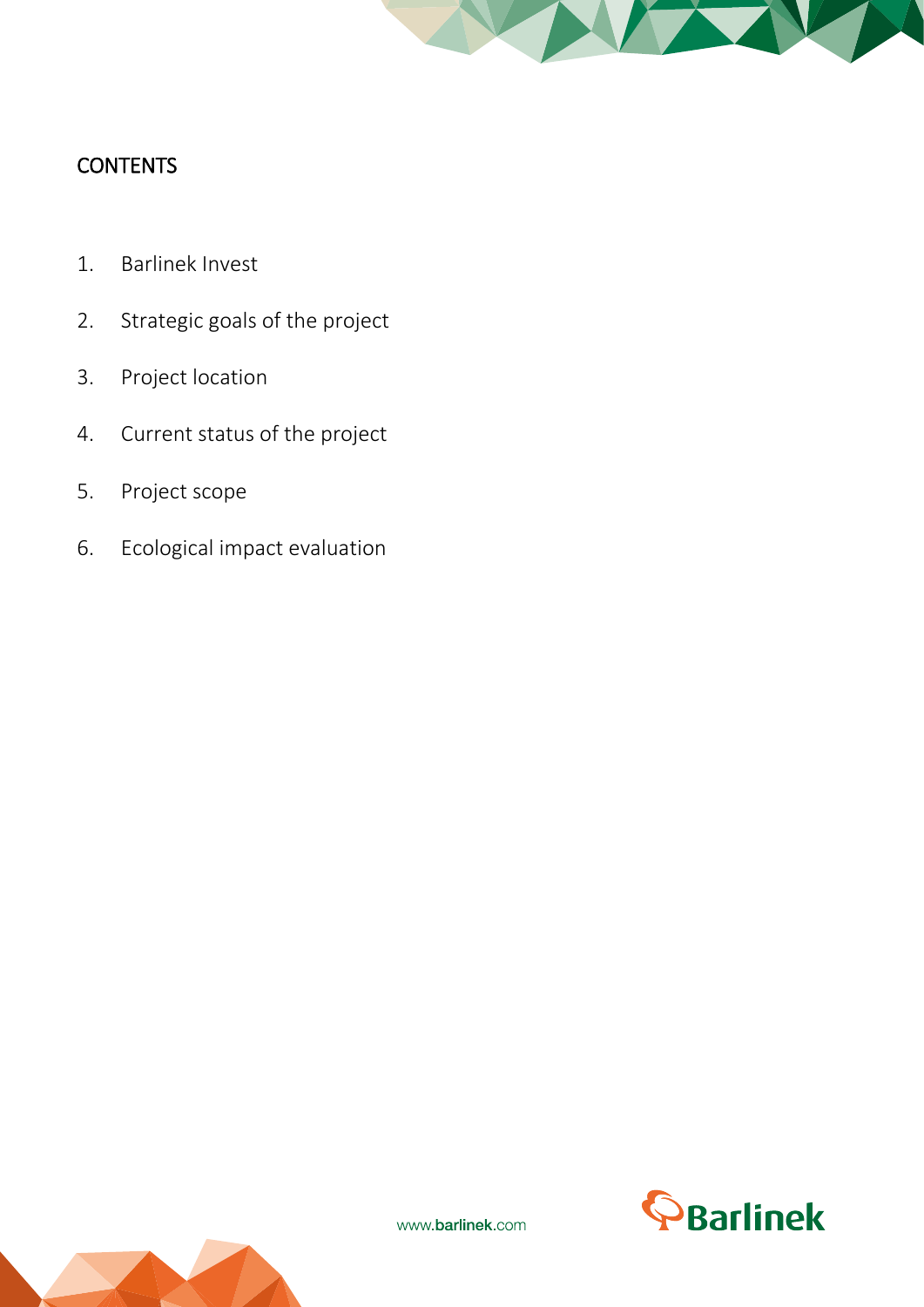Barlinek Invest firm in Vinnitsa is a part of Barlinek Capital Group. The production plant of the firm performs comprehensive processing of round wood raw material relating to production of finished wooden floors intended for use in both residential and public premises. The product is exported to more than 50 countries around the world. The firm maintains excellent relations with the regional authorities and national forests authorities, and in 2015 it was awarded the "Manager of the Year Title in Vinnitsa".



An element of the accepted strategy of the Barlinek Group ("Barlinek 2020") is an increase of the production capacity with concurrent improvement of production parameters relating both to the productivity and to the environment. The realization of the accepted assumptions will take place, among others, thanks to the implemented project of modernization and extension of the plant situated in Vinnitsa, Ukraine.

# STRATEGIC GOALS OF THE PROJECT

The leading goal of the Barlinek Group is to increase the production capacity of 3-layer wooden flooring by, inter alia, increasing the production volumes in the Barlinek Invest plant by the end of 2018.

At the same time, the project assumes an increase of the effectiveness of production processes through technological development and a significant increase of raw material consumption standards. This activity will allow a lowering of the demand for wood raw materials and energy (calculated per production unit), which will have a positive impact upon the environmental aspect.

The associated goal is to increase the annual production of biofuels, in the form of pellets.





www.barlinek.com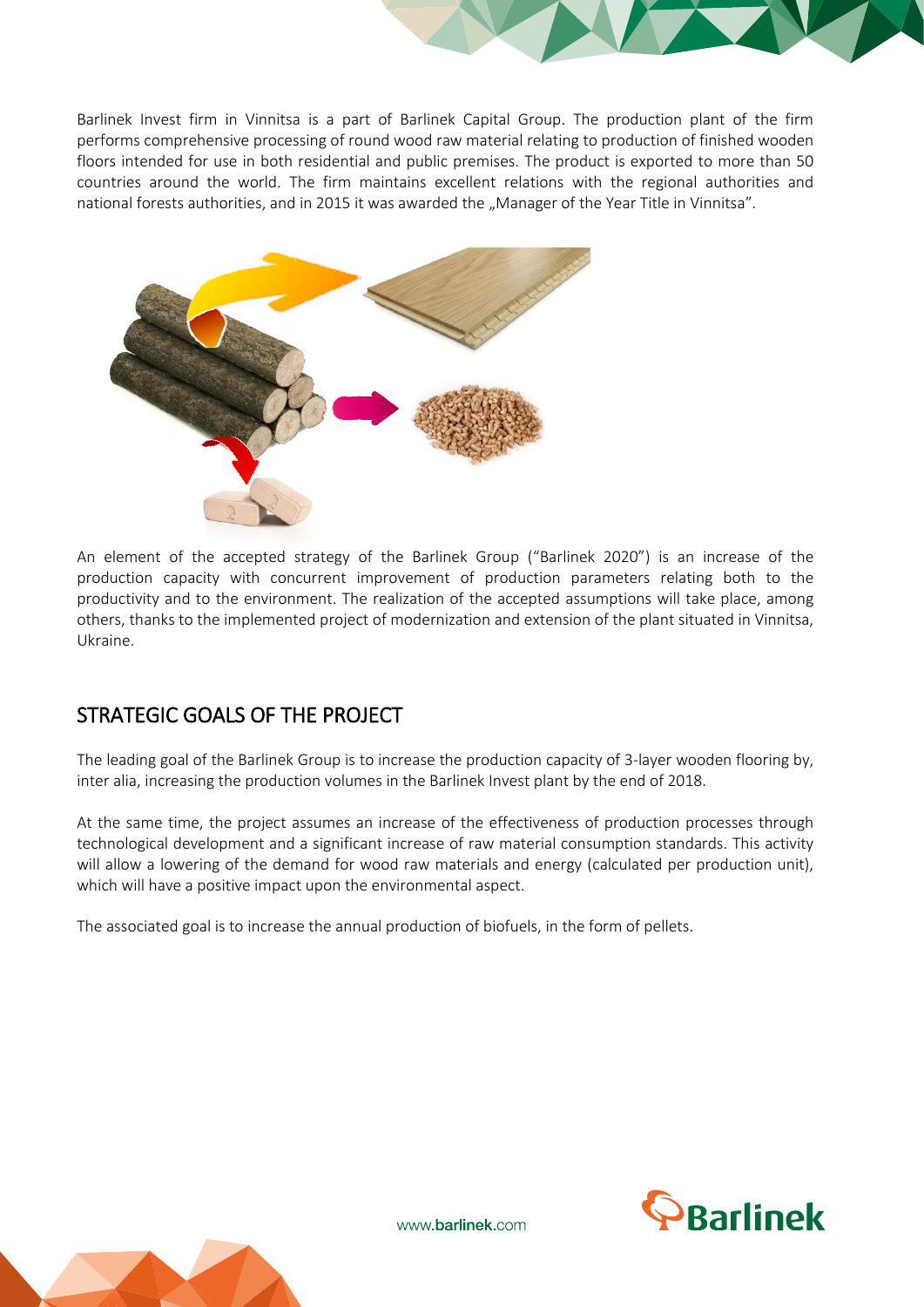## PROJECT LOCATION

All projects of the Barlinek 2020 program relating to Ukraine will take place on the premises of Barlinek Invest in Vinnitsa.



### SCOPE OF THE PROJECT

#### Increasing the productivity of the factory

#### Scope:

• Increasing the production efficiency of the plant in Ukraine with concurrent balancing of all processes in the production course.

#### It comprises:

- Increasing the productivity of the existing block line
- Increasing the productivity of the painting process
- Increasing the productivity of the drying process
- Increasing the packaging efficiency

#### Benefits:

• Optimization of production costs within the Group and increasing the production efficiency within the Group

#### New cutting technology

#### Scope:

• Implementation of new cutting technology

#### Benefits:

- Balancing the efficiency of the processes in the factory
- Significant improvement of hardwood raw material usage





www.barlinek.com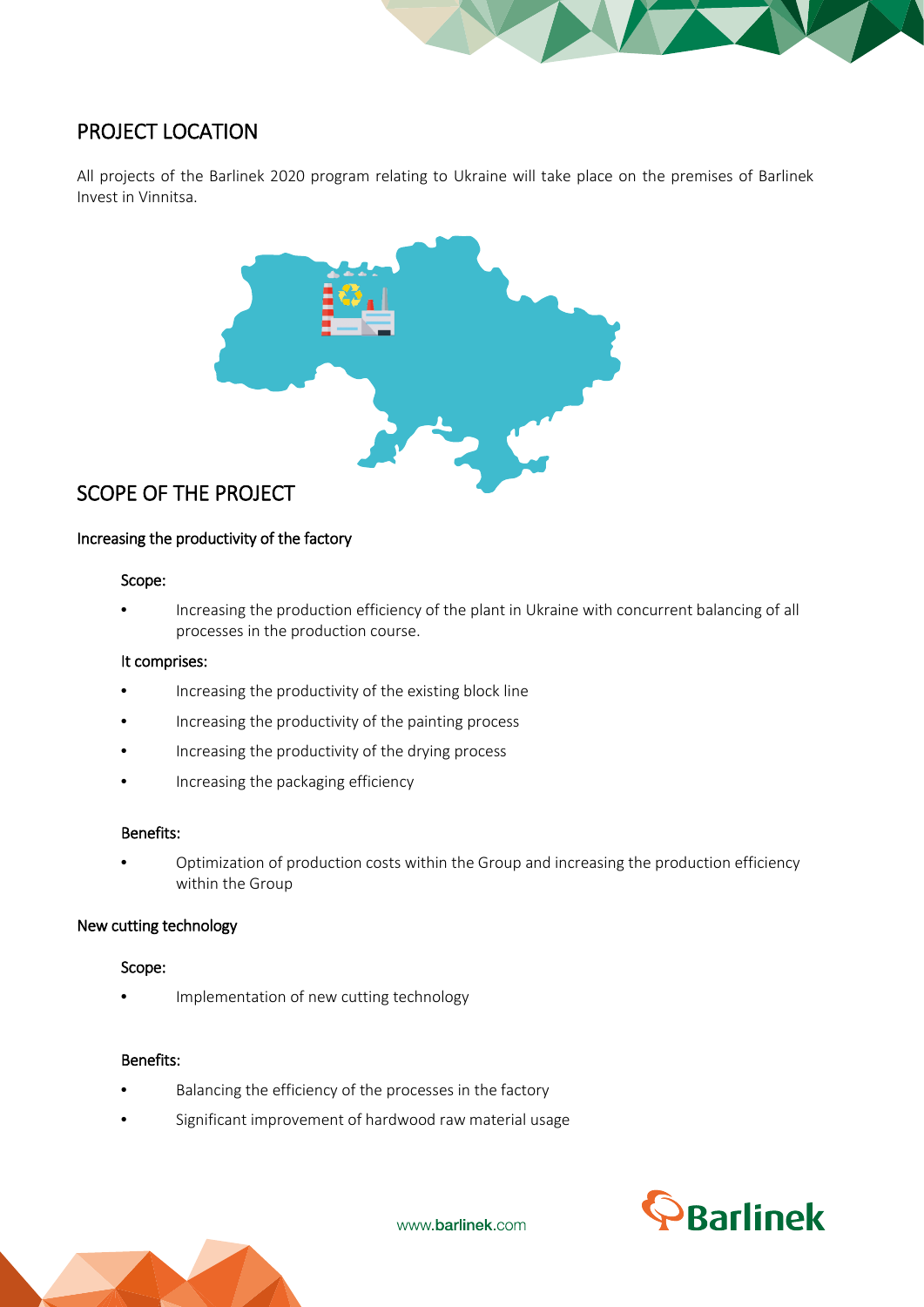

#### New sawmill

#### Scope:

Purchase of a new sawmill with a modern system of deciduous wood log processing. Using one of the other sawmills for sawing coniferous wood logs

#### Benefits:

- Improved yield of wood raw material
- Increased productivity of hardwood log sawing
- Elimination of the risk of serious accidents
- Optimization of production costs of coniferous wood layers and increased availability of biomass for pellet production

#### Increase of pellet production efficiency

#### Scope:

- Increase of pellet production capacity
- Building a system for finished product storage
- Modernization of finished product packaging process
- Optimization of use of the available raw material for pellet production

#### Benefits:

- Increase in pellet production volume
- Increased usage of the available dry waste for pellet production
- Standardization of pellet packaging and protection
- Optimization of production department work
- Product quality improvement
- Improvement of OHS conditions

## ECOLOGICAL EFFECT EVALUATION

It is expected that as a result of the realization of the innovative investment using the latest available technologies, the electric power consumption in the production process will be reduced by almost 11.5% as compared to traditional technologies, with a concurrent reduction of  $CO<sub>2</sub>$  emission by almost 3,900 tons a year, leaving the energy intensity indicator at the level of almost 10% lower for planks production and over 40% lower for pellet production.



www.barlinek.com